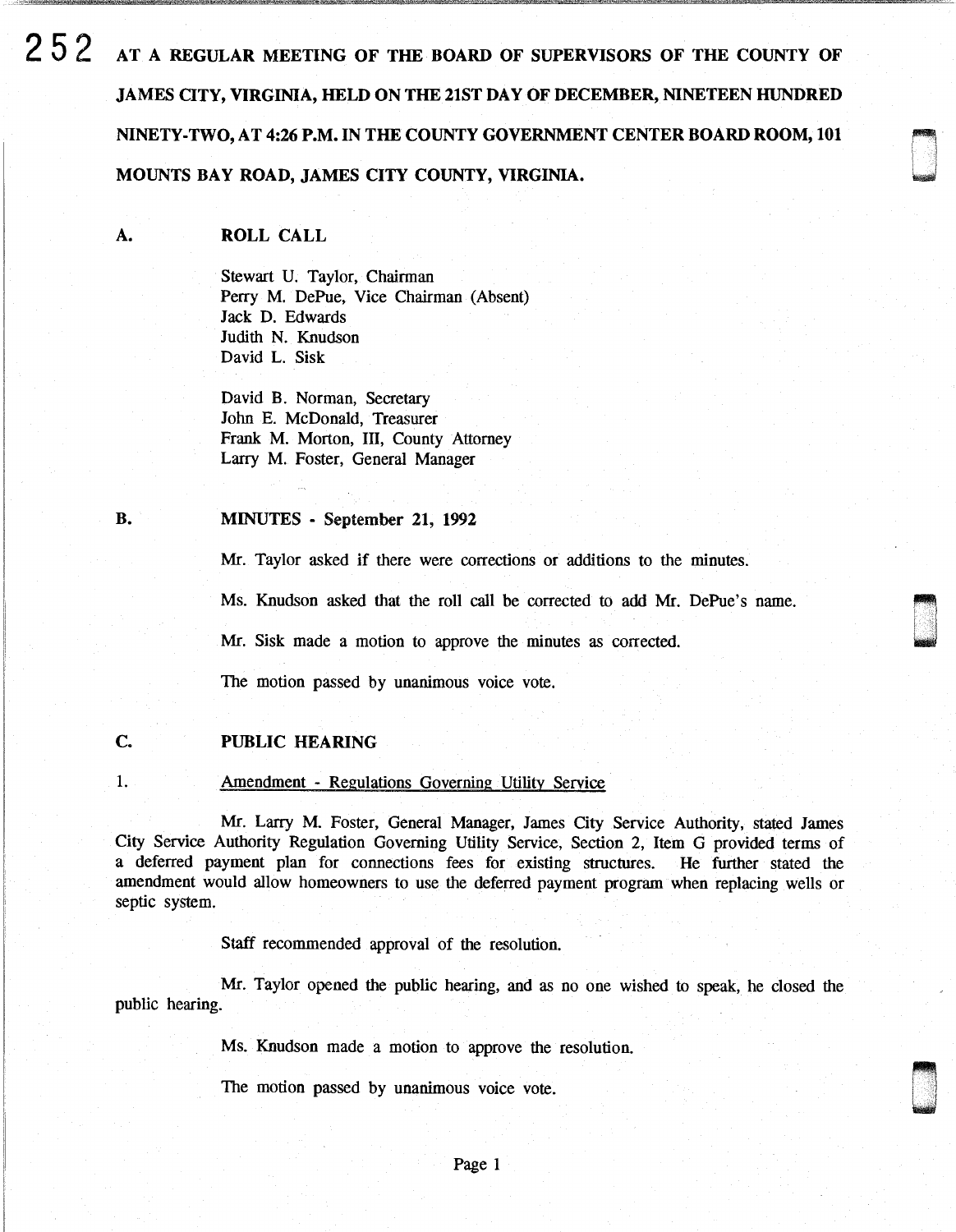## **RESOLUTION**

# AMENDMENT TO SECTION 2. ITEM G

### REGULATIONS GOVERNING UTILITY SERVICES

- WHEREAS, the Regulations Governing Utility Services provides for a deferred payment program to connect an existing structure to the JCSA Utility System; and
- WHEREAS, the current policy makes the deferred payment program available to homeowners with failing drainfields or wells.
- NOW, THEREFORE, BE IT RESOLVED that the Board of Directors of the James City Service Authority, James City County, Virginia, approves the attached amendment effective January 1, 1992, allowing property owners to participate in the deferred payment plan when replacing a septic system or private well with public water and sewer services provided by the JCSA.

### **D.** BOARD REQUESTS AND DIRECTIVES - None

Mr. Sisk made a motion to adjourn.

The motion passed by unanimous voice vote.

The Board adjourned at 4:29 p.m.

None<br>David B. Norman<br>Secretary<br>Secretary

**Secretary** 

21SeptBD.D21